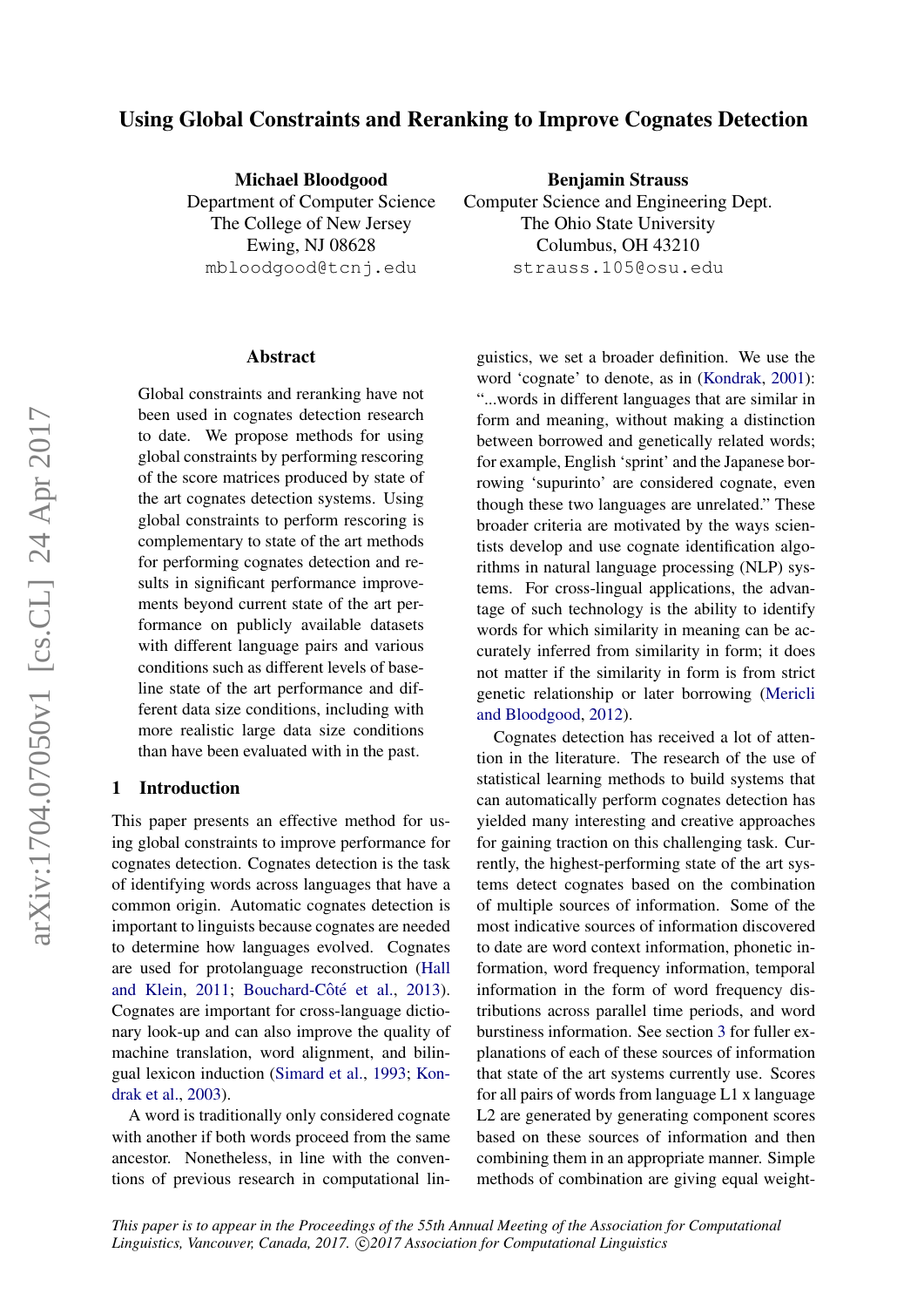ing for each score, while state of the art performance is obtained by learning an optimal set of weights from a small seed set of known cognates. Once the full matrix of scores is generated, the word pairs with the highest scores are predicted as being cognates.

The methods we propose in the current paper consume as input the final score matrix that state of the art methods create. We test if our methods can improve performance by generating new rescored matrices by rescoring all of the pairs of words by taking into account global constraints that apply to cognates detection. Thus, our methods are complementary to previous methods for creating cognates detection systems. Using global constraints and performing rescoring to improve cognates detection has not been explored yet. We find that rescoring based on global constraints improves performance significantly beyond current state of the art levels.

The cognates detection task is an interesting task to apply our methods to for a few reasons:

- It's a challenging unsolved task where ongoing research is frequently reported in the literature trying to improve performance;
- There is significant room for improvement in performance;
- It has a global structure in its output clas-sifications since if a word lemma<sup>[1](#page-1-0)</sup>  $w_i$  from language L1 is cognate with a word lemma  $w_j$  from language L2, then  $w_i$  is not cognate with any other word lemma from L2 different from  $w_j$  and  $w_j$  is not cognate with any other word lemma  $w_k$  from L1.
- There are multiple standard datasets freely and publicly available that have been worked on with which to compare results.
- Different datasets and language pairs yield initial score matrices with very different qualities. Some of the score matrices built using the existing state of the art best approaches yield performance that is quite low (11-point interpolated average precision of only approximately 16%) while some of these score

matrices for other language pairs and data sets have state of the art score matrices that are already able to achieve 11-point interpolated average precision of 57%.

Although we are not aware of work using global constraints to perform rescoring to improve cognates detection, there are related methodologies for reranking in different settings. Methodologically related work includes past work in structured prediction and reranking [\(Collins,](#page-8-4) [2002;](#page-8-4) [Collins](#page-8-5) [and Roark,](#page-8-5) [2004;](#page-8-5) [Collins and Koo,](#page-8-6) [2005;](#page-8-6) [Taskar](#page-9-2) [et al.,](#page-9-2) [2005a](#page-9-2)[,b\)](#page-9-3). Note that in these past works, there are many instances with structured outputs that can be used as training data to learn a structured prediction model. For example, a seminal application in the past was using online training with structured perceptrons to learn improved systems for performing various syntactic analyses and tagging of sentences such as POS tagging and base noun phrase chunking [\(Collins,](#page-8-4) [2002\)](#page-8-4). Note that in those settings the unit at which there are structural constraints is a sentence. Also note that there are many sentences available so that online training methods such as discriminative training of structured perceptrons can be used to learn structured predictors effectively in those settings. In contrast, for the cognates setting the unit at which there are structural constraints is the entire set of cognates for a language pair and there is only one such unit in existence (for a given language pair). We call this a single overarching global structure to make the distinction clear. The method we present in this paper deals with a single overarching global structure on the predictions of all instances in the *entire* problem space for a task. For this type of setting, there is only a *single* global structure in existence, contrasted with the situation of there being many sentences each imposing a global structure on the tagging decisions for that individual sentence. Hence, previous structured prediction methods that require numerous instances each having a structured output on which to train parameters via methods such as perceptron training are inapplicable to the cognates setting. In this paper we present methods for rescoring effectively in settings with a single overarching global structure and show their applicability to improving the performance of cognates detection. Still, we note that philosophically our method builds on previous structured prediction methods since in both cases there is a similar intuition in that we're

<span id="page-1-0"></span><sup>&</sup>lt;sup>1</sup>A lemma is a base form of a word. For example, in English the words 'baked' and 'baking' would both map to the lemma 'bake'. Lemmatizing software exists for many languages and lemmatization is a standard preprocessing task conducted before cognates detection.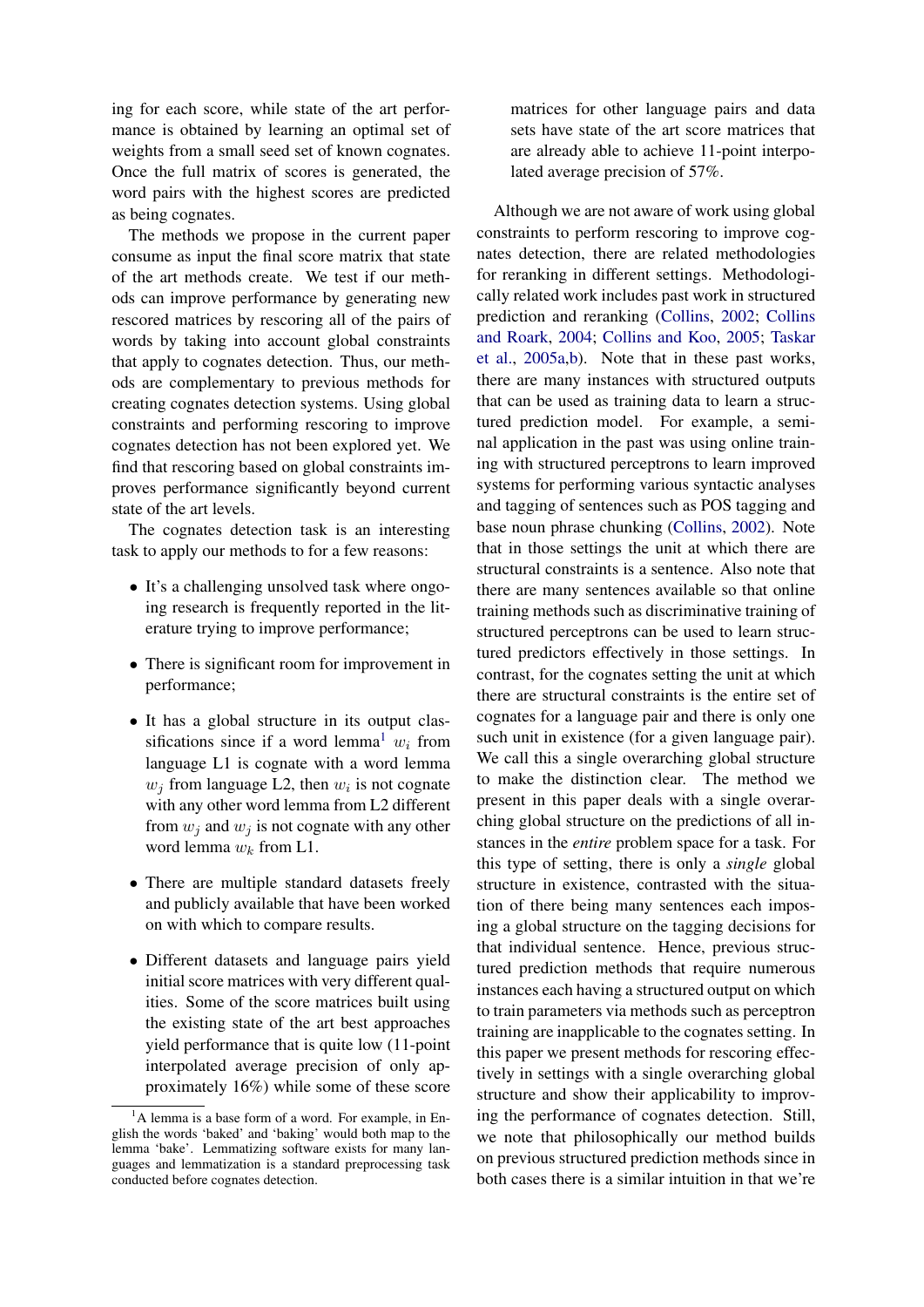using higher-level structural properties to inform and accordingly alter our system's predictions of values for subitems within a structure.

In section [2](#page-2-0) we present our methods for performing rescoring of matrices based on global constraints such as those that apply for cognates detection. The key intuition behind our approach is that the scoring of word pairs for cognateness ought not be made independently as is currently done, but rather that global constraints ought to be taken into account to inform and potentially alter system scores for word pairs based on the scores of other word pairs. In section [3](#page-3-0) we provide results of experiments testing the proposed methods on the cognates detection task on multiple datasets with multiple language pairs under multiple conditions. We show that the new methods complement and effectively improve performance over state of the art performance achieved by combining the major research breakthroughs that have taken place in cognates detection research to date. Complete precision-recall curves are provided that show the full range of performance improvements over the current state of the art that are achieved. Summary measurements of performance improvements, depending on the language pair and dataset, range from 6.73 absolute MaxF1 percentage points to 16.75 absolute MaxF1 percentage points and from 5.58 absolute 11-point interpolated average precision percentage points to 17.19 absolute 11-point interpolated average precision percentage points. Section [4](#page-7-0) discusses the results and possible extensions of the method. Section [5](#page-7-1) wraps up with the main conclusions.

# <span id="page-2-0"></span>2 Algorithm

While our focus in this paper is on using global constraints to improve cognates detection, we believe that our method is useful more generally. We therefore abstract out some of the specifics of cognates detection and present our algorithm more generally in this section, with the hope that it will be able to be used in the future for other applications in addition to cognates detection. None of our abstraction harms understanding of our method's applicability to cognates detection and the fact that the method may be more widely beneficial does not in any way detract from the utility we show it has for improving cognates detection.

A common setting is where one has a set  $X =$  ${x_1, x_2, ..., x_n}$  and a set  $Y = {y_1, y_2, ..., y_n}$  where the task is to extract  $(x, y)$  pairs such that  $(x, y)$  are in some relation R. Here are examples:

- $X$  might be a set of states and Y might be a set of cities and the relation  $R$  might be "is the capital of";
- $X$  might be a set of images and Y might be a set of people's names and the relation R might be "is a picture of";
- $X$  might be a set of English words and Y might be a set of French words and the relation  $R$  might be "is cognate with".

A common way these problems are approached is that a model is trained that can score each pair  $(x, y)$  and those pairs with scores above a threshold are extracted. We propose that often the relation will have a tendency, or a hard constraint, to satisfy particular properties and that this ought to be utilized to improve the quality of the extracted pairs.

The approach we put forward is to re-score each  $(x, y)$  pair by utilizing scores generated for other pairs and our knowledge of properties of the relation being extracted. In this paper, we present and evaluate methods for improving the scores of each  $(x, y)$  pair for the case when the relation is known to be one-to-one and discuss extensions to other situations.

The current approach is to generate a matrix of scores for each candidate pair as follows:

<span id="page-2-1"></span>
$$
Score_{X,Y} = \begin{bmatrix} s_{x_1,y_1} & \cdots & s_{x_1,y_n} \\ \vdots & \ddots & \vdots \\ s_{x_n,y_1} & \cdots & s_{x_n,y_n} \end{bmatrix} . \quad (1)
$$

Then those pairs with scores above a threshold are predicted as being in the relation. We now describe methods for sharpening the scores in the matrix by utilizing the fact that there is an overarching global structure on the predictions.

#### 2.1 Reverse Rank

We know that if  $(x_i, y_j) \in R$ , then  $(x_k, y_j) \notin R$ R for  $k \neq i$  when R is 1-to-1. We define  $reverse\_rank(x_i, y_j) = |\{x_k \in X | s_{x_k, y_j} \geq$  $\{s_{x_i,y_j}\}\right|$ . Intuitively, a high reverse rank means that there are lots of other elements of  $X$  that score better to  $y_j$  than  $x_i$  does; this could be evidence that  $(x_i, y_j)$  is not in R and ought to have a lower score. Alternatively, if there are very few or no other elements of X that score better to  $y_i$  than  $x_i$  does this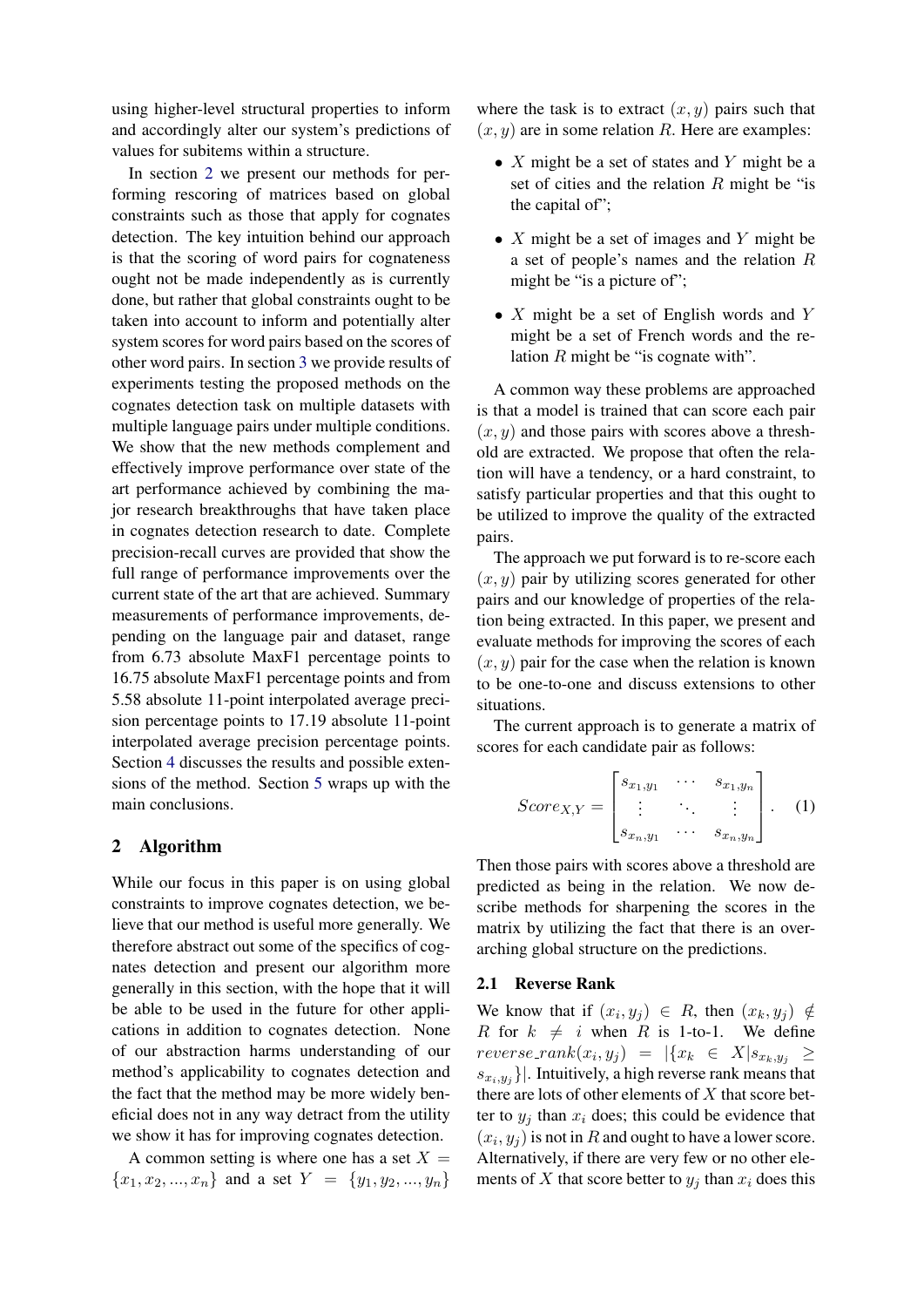could be evidence that  $(x_i, y_j)$  is in R and ought to have a higher score. In accord with this intuition, we use reverse rank as the basis for rescaling our scores as follows:

$$
score_{RR}(x_i, y_j) = \frac{s_{x_i, y_j}}{reverse\_rank(x_i, y_j)}.
$$
 (2)

#### 2.2 Forward Rank

Analogous to reverse rank, another basis we can use for adjusting scores is the forward rank. We define  $forward\_rank(x_i, y_j) = |\{y_k \in$  $Y | s_{x_i,y_k} \ge s_{x_i,y_j} \}|.$  We then scale the scores analogously to how we did with reverse ranks via an inverse linear function.[2](#page-3-1)

# 2.3 Combining Reverse Rank and Forward Rank

For combining reverse rank and forward rank, we present results of experiments doing it two ways. The first is a 1-step approach:

$$
score_{RR\_FR\_1step}(x_i, y_j) = \frac{s_{x_i, y_j}}{product}, \quad (3)
$$

where

$$
product = reverse\_rank(x_i, y_j) \times \quad \text{(4)}
$$

$$
forward\_rank(x_i, y_j). \quad \text{(4)}
$$

The second combination method involves first computing the reverse rank and re-adjusting every score based on the reverse ranks. Then in a second step the new scores are used to compute forward ranks and then those scores are adjusted based on the forward ranks. We refer to this method as RR FR 2step.

#### 2.4 Maximum Assignment

If one makes the assumption that all elements in  $X$ and Y are present and have their partner element in the other set present with no extra elements and the sets are not too large, then it is interesting to compute what the 'maximal assignment' would be using the Hungarian Algorithm to optimize:

$$
\max_{Z \in X \times Y} \sum_{(x,y) \in Z} score(x, y)
$$
\n
$$
\text{s.t.} \quad (x_i, y_j) \in Z \Rightarrow (x_k, y_j) \notin Z, \forall k \neq i
$$
\n
$$
(x_i, y_j) \in Z \Rightarrow (x_i, y_k) \notin Z, \forall k \neq j.
$$
\n
$$
(5)
$$

We do this on datasets where the assumptions hold and see how close our methods get to the Hungarian maximal assignment at similar points of the precision-recall curves. For our larger datasets where the assumptions don't hold, the Hungarian either can't complete due to limited computational resources or it functioned poorly in comparison with the performance of our reverse rank and forward rank combination methods.

## <span id="page-3-0"></span>3 Experiments

Our goal is to test whether using the global structure algorithms we described in section [2](#page-2-0) can significantly boost performance for cognates detection. To test this hypothesis, our first step is to implement a system that uses state of the art research results to generate the initial score matrices as a current state of the art system would currently do for this task. To that end, we implemented a baseline state of the art system that uses the information sources that previous research has found to be helpful for this task such as phonetic information, word context information, temporal context information, word frequency information, and word burstiness information [\(Kon](#page-8-3)[drak,](#page-8-3) [2001;](#page-8-3) [Mann and Yarowsky,](#page-8-7) [2001;](#page-8-7) [Schafer](#page-9-4) [and Yarowsky,](#page-9-4) [2002;](#page-9-4) [Klementiev and Roth,](#page-8-8) [2006;](#page-8-8) [Irvine and Callison-Burch,](#page-8-9) [2013\)](#page-8-9). Consistent with past work [\(Irvine and Callison-Burch,](#page-8-9) [2013\)](#page-8-9), we use supervised training to learn the weights for combining the various information sources. The system combines the sources of information by using weights learned by an SVM (Support Vector Machine) on a small seed training set of cognates $3$ to optimize performance. This baseline system obtains state of the art performance on cognates detection. Using this state of the art system as our baseline, we investigated how much we could improve performance beyond current state of the art levels by applying the rescoring algorithm we described in section [2.](#page-2-0) We performed experiments on three language pairs: French-English, German-English, and Spanish-English, with different text corpora used as training and test data. The different language pairs and datasets have different levels of performance in terms of their baseline current state of the art score matrices. In the

<span id="page-3-1"></span><sup>&</sup>lt;sup>2</sup>For both reverse rank and forward rank we also experimented with exponential decay and step functions, but found that simple division by the ranks worked as well or better than any of those more complicated methods.

<span id="page-3-2"></span><sup>&</sup>lt;sup>3</sup>The small seed set was randomly selected and less than 20% in all cases. It was not used for testing. Note that using this data to optimize performance of the baseline system makes our baseline even stronger and makes it even harder for our new rescoring method to achieve larger improvements.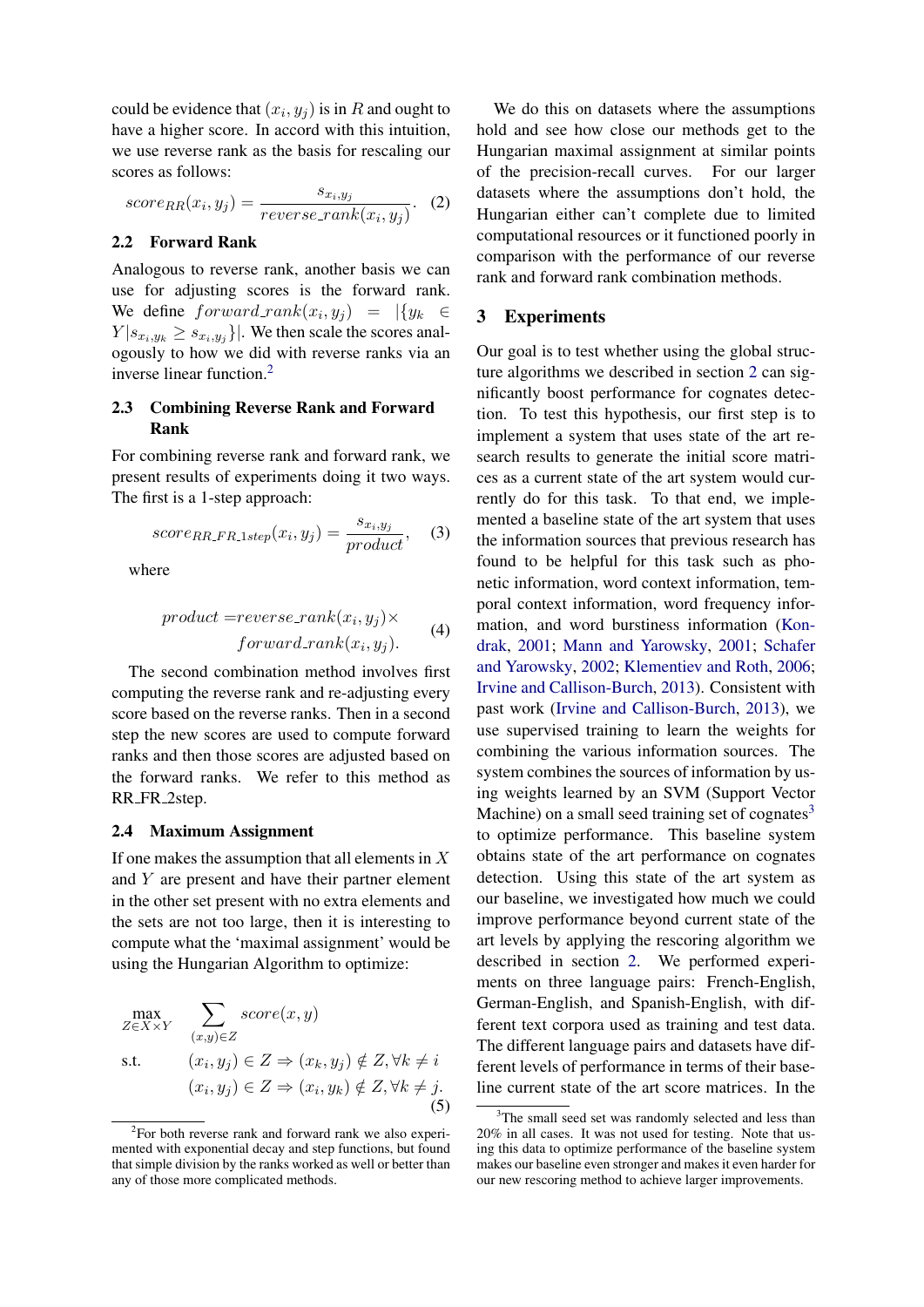next few subsections, we describe our experimental details.

# 3.1 Lemmatization

We used morphological analyzers to convert the words in text corpora to lemma form. For English, we used the NLTK WordNetLemmatizer [\(Bird et al.,](#page-8-10) [2009\)](#page-8-10). For French, German, and Spanish we used the TreeTagger [\(Schmid,](#page-9-5) [1994\)](#page-9-5).

## <span id="page-4-3"></span>3.2 Word Context Information

We used the Google N-Gram corpus [\(Michel et al.,](#page-9-6) [2010\)](#page-9-6). For English we used the English 2012 Google 5-gram corpus, for French we used the French 2012 Google 5-gram corpus, for German we used the German 2012 Google 5-gram corpus, and for Spanish we used the Spanish 2012 Google 5-gram corpus. From these corpora we compute word context similarity scores across languages using Rapp's method [\(Rapp,](#page-9-7) [1995,](#page-9-7) [1999\)](#page-9-8). The intuition behind this method is that cognates are more likely to occur in correlating context windows and this statistic inferred from large amounts of data captures this correlation.

## 3.3 Frequency Information

The intuition is that over large amounts of data cognates should have similar relative frequencies. We compute our relative frequencies by using the same corpora mentioned in the previous subsection.

# 3.4 Temporal Information

The intuition is that cognates will have similar temporal distributions [\(Klementiev and Roth,](#page-8-8) [2006\)](#page-8-8). To compute the temporal similarity we use newspaper data and convert it to simple daily word counts. For each word in the corpora the word counts create a time series vector. The Fourier transform is computed on the time series vectors. Spearman rank correlation is computed on the transform vectors. For English we used the English Gigaword Fifth Edition<sup>[4](#page-4-0)</sup>. For French we used French Gigaword Third Edition<sup>[5](#page-4-1)</sup>. For Spanish we used Spanish Gigaword First Edition<sup>[6](#page-4-2)</sup>. The German news corpora were obtained by web crawling <http://www.tagesspiegel.de/> and extracting the news articles.

#### 3.5 Word Burstiness

The intuition is that cognates will have similar burstiness measures [\(Church and Gale,](#page-8-11) [1995\)](#page-8-11). For word burstiness we used the same corpora as for the temporal corpora.

### <span id="page-4-4"></span>3.6 Phonetic Information

The intuition is that cognates will have correspondences in how they are pronounced. For this, we compute a measurement based on Normalized Edit Distance (NED).

## 3.7 Combining Information Sources

We combine the information sources by using a linear Support Vector Machine to learn weights for each of the information sources from a small seed training set of cognates. So our final score assigned to a candidate cognate pair  $(x, y)$  is:

$$
score(x, y) = \sum_{m \in metrics} w_m score_m(x, y), \quad (6)
$$

where *metrics* is the set of measurements such as phonetic similarity measurements, word burstiness similarity, relative frequency similarity, etc. that were explained in subsections [3.2](#page-4-3) through [3.6;](#page-4-4)  $w_m$  is the learned weight for metric m; and  $score_m(x, y)$  is the score assigned to the pair  $(x, y)$  by metric m.

The scores such assigned represent a state of the art approach for filling in the matrix identified in equation [1.](#page-2-1) At this point the matrix of scores would be used to predict cognates. We now turn to evaluation of the use of the global constraint rescoring methods from section [2](#page-2-0) for improving performance beyond the state of the art levels.

#### 3.8 Using Global Constraints to Rescore

For our cognates data we used the French-English pairs from [\(Bergsma and Kondrak,](#page-8-12) [2007\)](#page-8-12) and the German-English and Spanish-English pairs from [\(Beinborn et al.,](#page-8-13) [2013\)](#page-8-13). Fig-ure [1](#page-5-0) shows the precision-recall<sup>[7](#page-4-5)</sup> curves for

<span id="page-4-0"></span><sup>4</sup>Linguistic Data Consortium Catalog No. LDC2011T07

<span id="page-4-1"></span><sup>5</sup>Linguistic Data Consortium Catalog No. LDC2011T10

<span id="page-4-2"></span><sup>6</sup>Linguistic Data Consortium Catalog No. LDC2006T12

<span id="page-4-5"></span><sup>7</sup> Precision and recall are the standard measures used for systems that perform search. Precision is the percentage of predicted cognates that are indeed cognate. Recall is the percentage of cognates that are predicted as cognate. We vary the threshold that determines cognateness to generate all points along the Precision-Recall curve. We start with a very high threshold enabling precision of 100% and lower the threshold until recall of 100% is reached. In particular, we sort the test examples by score in descending order and then go down the list of scores in order to complete the entire precision-recall curve.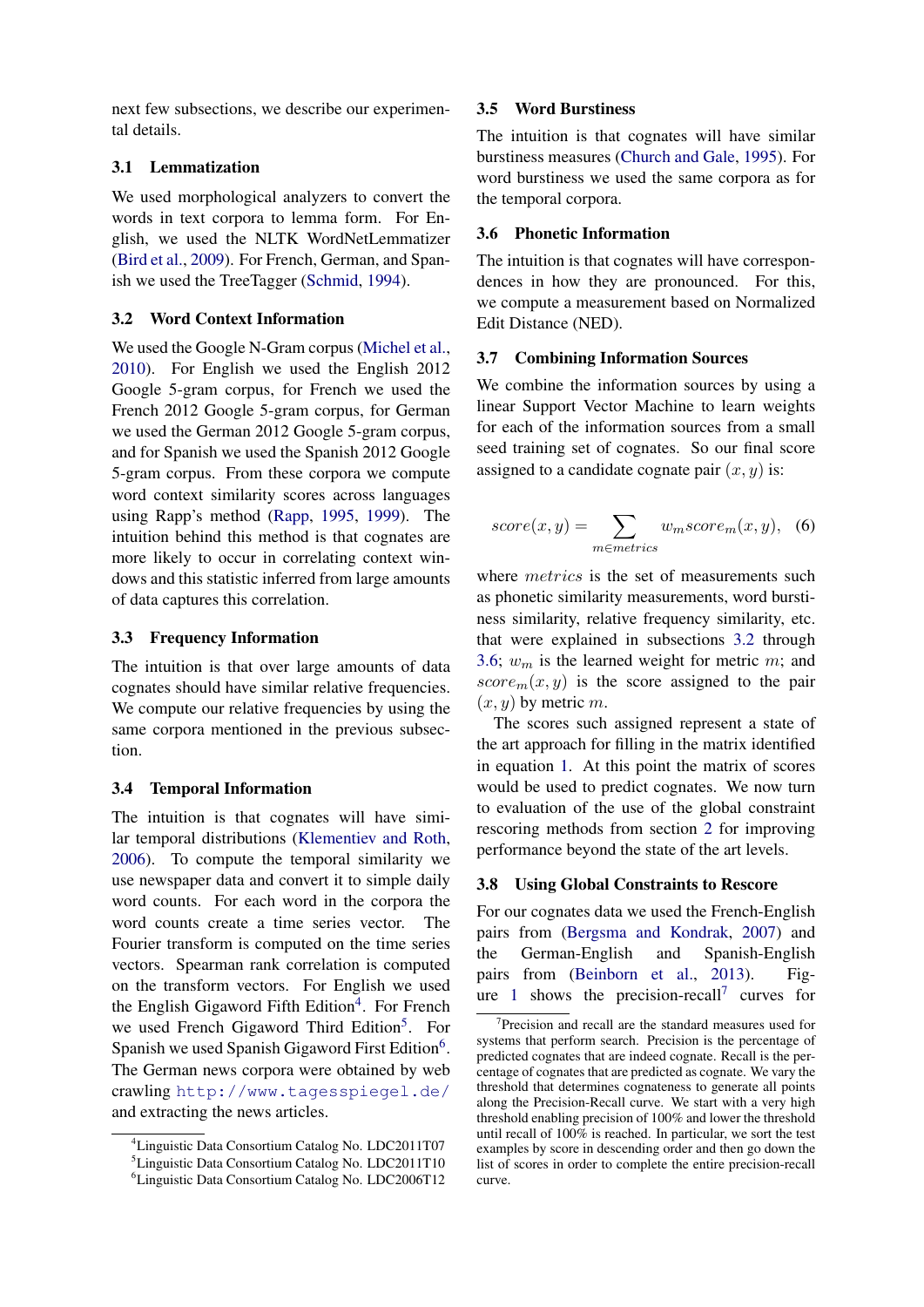

<span id="page-5-0"></span>Figure 1: Precision-Recall Curves for French-English. Baseline denotes state of the art performance.

French-English, Figure [2](#page-5-1) shows the performance for German-English, and Figure [3](#page-5-2) shows the performance for Spanish-English. Note that state of the art performance (denoted in the figures as Baseline) has very different performance across the three datasets, but in all cases the systems from section [2](#page-2-0) that incorporate global constraints and perform rescoring greatly exceed current state of the art performance levels. The Max Assignment is really just the single point that the Hungarian finds. We drew lines connecting it, but keep in mind those lines are just connecting the single point to the endpoints. Max Assignment Score traces the precision-recall curve back from the Max Assignment by steadily increasing the threshold so that only points in the maximum assignment set with scores above the increasing threshold are predicted as cognate.

For the non-max assignment curves, it is sometimes helpful to compute a single metric summarizing important aspects of the full curve. For this purpose, maxF1 and 11-point interpolated average precision are often used. MaxF1 is the F1 measure (i.e., harmonic mean of precision and recall) at the point on the precision-recall curve where F1 is highest. The interpolated precision  $p_{interp}$  at a given recall level  $r$  is defined as the highest precision level found for any recall level  $r' \geq r$ :

$$
p_{interp}(r) = max_{r' \ge r} p(r'). \tag{7}
$$

The 11-point interpolated average precision (11-point IAP) is then the average of the  $p_{interp}$ at  $r = 0.0, 0.1, ..., 1.0$  $r = 0.0, 0.1, ..., 1.0$  $r = 0.0, 0.1, ..., 1.0$ . Table 1 shows these performance measures for French-English, Table [2](#page-6-1)



<span id="page-5-1"></span>Figure 2: Precision-Recall Curves for German-English. Baseline denotes state of the art performance.



<span id="page-5-2"></span>Figure 3: Precision-Recall Curves for Spanish-English. Baseline denotes state of the art performance.

shows the results for German-English, and Table [3](#page-6-2) show the results for Spanish-English. In all cases, using global structure greatly improves upon the state of the art baseline performance. In [\(Bergsma](#page-8-12) [and Kondrak,](#page-8-12) [2007\)](#page-8-12), for French-English data a result of 66.5 11-point IAP is reported for a situation where word alignments from a bitext are available and a result of 77.7 11-point IAP is reported for a situation where translation pairs are available in large quantities. The setting considered in the current paper is much more challenging since it does not use bilingual dictionaries or word alignments from bitexts. The setting in the current paper is the one mentioned as future work on page 663 of [\(Bergsma and Kondrak,](#page-8-12) [2007\)](#page-8-12): "In particular, we plan to investigate approaches that do not re-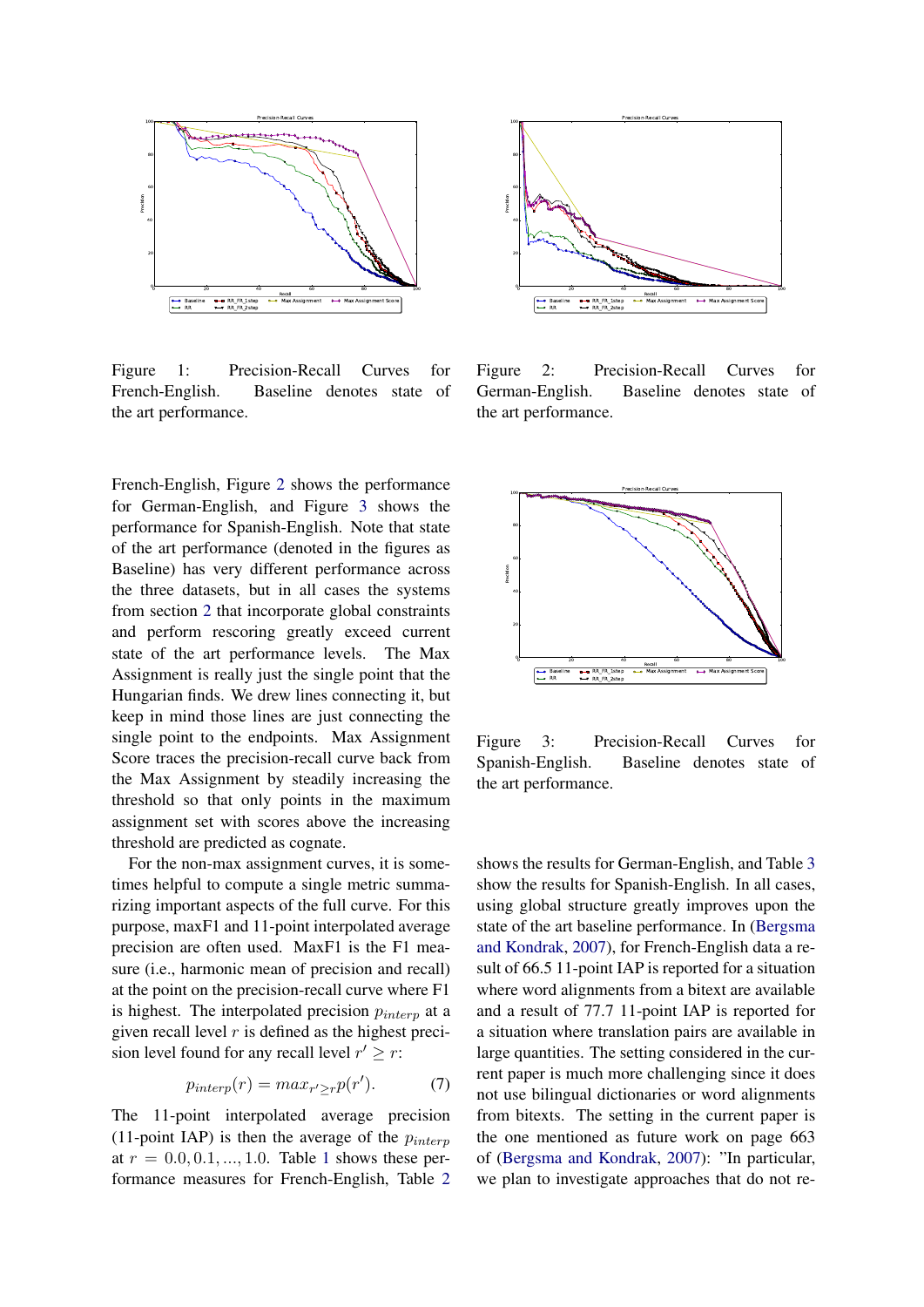| <b>METHOD</b>      | MAX F1 | 11-POINT JAP |
|--------------------|--------|--------------|
| <b>BASELINE</b>    | 54.92  | 50.99        |
| R R                | 62.94  | 59.62        |
| <b>RR FR 1STEP</b> | 68.35  | 64.42        |
| <b>RR FR 2STEP</b> | 69.72  | 67.29        |

<span id="page-6-0"></span>Table 1: French-English Performance. BASELINE indicates current state of the art performance.

| <b>METHOD</b>      | MAX F1 | 11-POINT JAP |
|--------------------|--------|--------------|
| <b>BASELINE</b>    | 21.38  | 16.25        |
| R R                | 22.71  | 17.80        |
| <b>RR FR 1STEP</b> | 28.68  | 22.37        |
| <b>RR FR 2STEP</b> | 2.8.11 | 21.83        |

<span id="page-6-1"></span>Table 2: German-English Performance. BASE-LINE indicates current state of the art performance.

quire the bilingual dictionaries or bitexts to generate training data."

Note that the evaluation thus far is a bit artificial for real cognates detection because in a real setting you wouldn't only be selecting matches for relatively small subsets of words that are guaranteed to have a cognate on the other side. Such was the case for our evaluation where the French-English set had approx. 600 cognate pairs, the German-English set had approx. 1000 pairs, and the Spanish-English set had approx. 3000 pairs. In a real setting, the system would have to consider words that don't have a cognate match in the other language and not only words that were hand-selected and guaranteed to have cognates. We are not aware of others evaluating according to this much more difficult condition, but we think it is important to consider especially given the potential impacts it could have on the global structure methods we've put forward. Therefore, we run a second set of evaluations where we take the ten thousand most common words in our corpora for each of our languages, which contain many of the cognates from the standard test sets and we add in any remaining words from the standard test sets that didn't make it into the top ten thousand. We then repeat each of the experi-

| <b>METHOD</b>      | MAX F1 | 11-POINT JAP |
|--------------------|--------|--------------|
| <b>BASELINE</b>    | 56.26  | 57.03        |
| R R                | 68.52  | 69.33        |
| <b>RR FR 1STEP</b> | 70.66  | 71.47        |
| RR_FR_2STEP        | 73.01  | 74 22        |

<span id="page-6-2"></span>Table 3: Spanish-English Performance. BASE-LINE indicates current state of the art performance.



<span id="page-6-3"></span>Figure 4: Precision-Recall Curves for French-English (large data). Note that Baseline denotes state of the art performance.

ments under this much more challenging condition. With approx. ten thousand squared candidates, i.e., approx. 100 million candidates, to consider for cognateness, this is a large data condition. The Hungarian didn't run to completion on two of the datasets due to limited computational resources. On French-English it completed, but achieved poorer performance than any of the other methods. This makes sense as it is designed when there really is a bipartite matching to be found like in the artificial yet standard cognates evaluation that was just presented. When confronted with large amounts of words that create a much denser space and have no match at all on the other side the all or nothing assignments of the Hungarian are not ideal. The reverse rank and forward rank rescoring methods are still quite effective in improving performance although not by as much as they did in the small data results from above.

Figure [4](#page-6-3) shows the full precision-recall curves for French-English for the large data condition, Figure [5](#page-7-2) shows the curves for German-English for the large data condition, and Figure [6](#page-7-3) shows the results for Spanish-English for the large data condition.

Tables [4](#page-7-4) through [6](#page-7-5) show the summary metrics for the three language pairs for the large data experiments. We can see that the reverse rank and forward rank methods of taking into account the global structure of interactions among predictions is still helpful, providing large improvements in performance even in this challenging large data condition over strong state of the art baselines that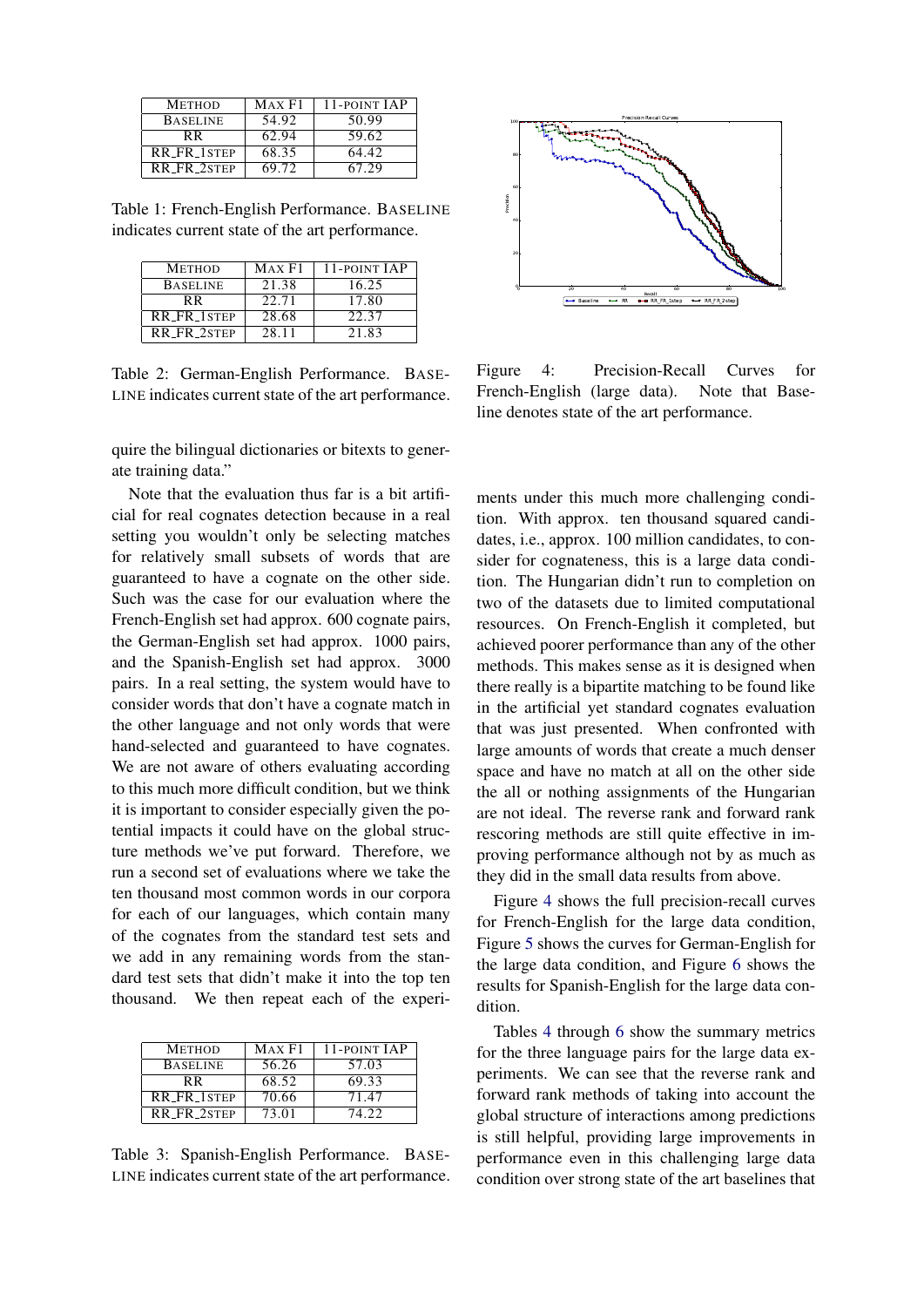

<span id="page-7-2"></span>Figure 5: Precision-Recall Curves for German-English (large data). Note that Baseline denotes state of the art performance.



<span id="page-7-3"></span>Figure 6: Precision-Recall Curves for Spanish-English (large data). Note that Baseline denotes state of the art performance.

make cognate predictions independently of each other and don't do any rescoring based on global constraints.

## <span id="page-7-0"></span>4 Discussion

We believe that this work opens up new avenues for further exploration. A few of these include the following:

- investigating the utility of applying and extending the method to other applications such as Information Extraction applications, many of which have similar global constraints as cognates detection;
- investigating how to handle other forms of global structure including tendencies that are

| <b>METHOD</b>      | MAX F1 | 11-POINT JAP |
|--------------------|--------|--------------|
| <b>BASELINE</b>    | 55.08  | 51.35        |
| R R                | 60.88  | 58.79        |
| <b>RR FR 1STEP</b> | 65.87  | 63.55        |
| RR_FR_2STEP        | 65.76  | 65.26        |

<span id="page-7-4"></span>Table 4: French-English Performance (large data). BASELINE indicates state of the art performance.

| <b>METHOD</b>      | MAX F1 | 11-POINT JAP |
|--------------------|--------|--------------|
| <b>BASELINE</b>    | 21.25  | 16.17        |
| R R                | 24.78  | 19.13        |
| <b>RR FR 1STEP</b> | 30.72  | 24.97        |
| <b>RR FR 2STEP</b> | 30.34  | 24.86        |

Table 5: German-English Performance (large data). BASELINE indicates state of the art performance.

| <b>METHOD</b>   | MAX F1 | 11-POINT JAP |
|-----------------|--------|--------------|
| <b>BASELINE</b> | 54.75  | 54.55        |
| R R             | 62.52  | 61.42        |
| RR_FR_1STEP     | 66.45  | 65.89        |
| RR_FR_2STEP     | 66.38  | 65.5         |

<span id="page-7-5"></span>Table 6: Spanish-English Performance (large data). BASELINE indicates state of the art performance.

not necessarily hard constraints;

- developing more theory to more precisely understand some of the nuances of using global structure when it's applicable and making connections with other areas of machine learning such as semi-supervised learning, active learning, etc.; and
- investigating how to have a machine *learn* that global structure exists and *learn* what form of global structure exists.

## <span id="page-7-1"></span>5 Conclusions

Cognates detection is an interesting and challenging task. Previous work has yielded state of the art approaches that create a matrix of scores for all word pairs based on optimized weighted combinations of component scores computed on the basis of various helpful sources of information such as phonetic information, word context information, temporal context information, word frequency information, and word burstiness information. However, when assigning a score to a word pair, the current state of the art methods do not take into account scores assigned to other word pairs. We proposed a method for rescoring the matrix that cur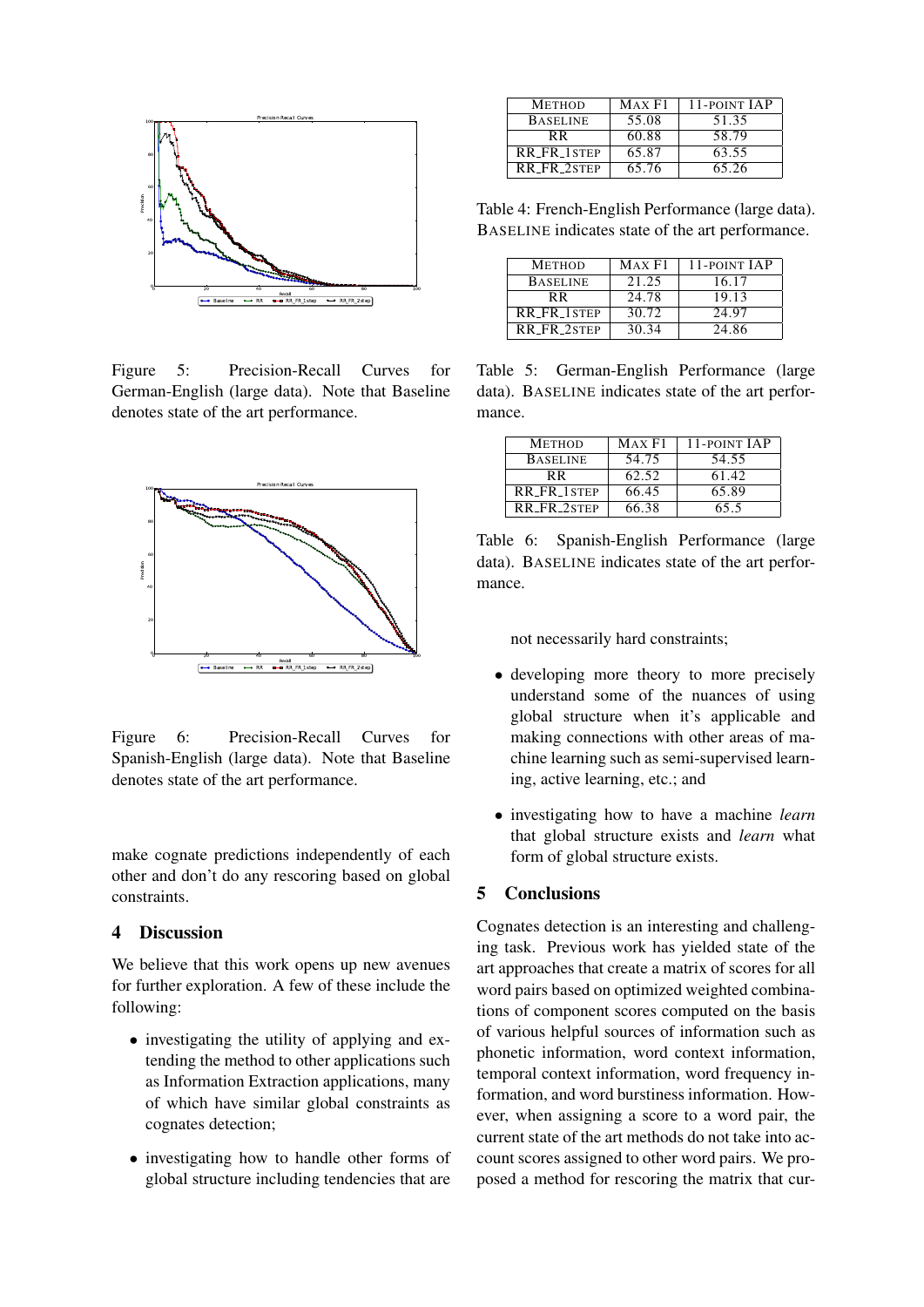rent state of the art methods produce by taking into account the scores assigned to other word pairs. The methods presented in this paper are complementary to existing state of the art methods, easy to implement, computationally efficient, and practically effective in improving performance by large amounts. Experimental results reveal that the new methods significantly improve state of the art performance in multiple cognates detection experiments conducted on standard freely and publicly available datasets with different language pairs and various conditions such as different levels of baseline performance and different data size conditions, including with more realistic large data size conditions than have been evaluated with in the past.

## References

- <span id="page-8-13"></span>Lisa Beinborn, Torsten Zesch, and Iryna Gurevych. 2013. Cognate production using character-based machine translation. In *Proceedings of the Sixth International Joint Conference on Natural Language Processing*. Asian Federation of Natural Language Processing, Nagoya, Japan, pages 883–891. [http://www.aclweb.org/](http://www.aclweb.org/anthology/I13-1112) [anthology/I13-1112](http://www.aclweb.org/anthology/I13-1112).
- <span id="page-8-12"></span>Shane Bergsma and Grzegorz Kondrak. 2007. Alignment-based discriminative string similarity. In *Proceedings of the 45th Annual Meeting of the Association of Computational Linguistics*. Association for Computational Linguistics, Prague, Czech Republic, pages 656–663. [http://www.](http://www.aclweb.org/anthology/P07-1083) [aclweb.org/anthology/P07-1083](http://www.aclweb.org/anthology/P07-1083).
- <span id="page-8-10"></span>Steven Bird, Ewan Klein, and Edward Loper. 2009. *Natural Language Processing with Python*. O'Reilly Media, Inc., 1st edition.
- <span id="page-8-1"></span>Alexandre Bouchard-Côté, David Hall, Thomas L. Griffiths, and Dan Klein. 2013. [Automated Re](https://doi.org/10.1073/pnas.1204678110)[construction of Ancient Languages using Proba](https://doi.org/10.1073/pnas.1204678110)[bilistic Models of Sound Change.](https://doi.org/10.1073/pnas.1204678110) *Proceedings of the National Academy of Sciences* 110:4224–4229. [https://doi.org/10.1073/pnas.1204678110.](https://doi.org/10.1073/pnas.1204678110)
- <span id="page-8-11"></span>Kenneth W. Church and William A. Gale. 1995. Poisson mixtures. *Natural Language Engineering* 1:163–190.
- <span id="page-8-4"></span>Michael Collins. 2002. [Discriminative training meth](https://doi.org/10.3115/1118693.1118694)[ods for hidden markov models: Theory and ex](https://doi.org/10.3115/1118693.1118694)[periments with perceptron algorithms.](https://doi.org/10.3115/1118693.1118694) In *Proceedings of the 2002 Conference on Empirical Methods in Natural Language Processing*. Association for Computational Linguistics, pages 1–8. [https://doi.org/10.3115/1118693.1118694.](https://doi.org/10.3115/1118693.1118694)
- <span id="page-8-6"></span>Michael Collins and Terry Koo. 2005. [Dis](https://doi.org/10.1162/0891201053630273)[criminative reranking for natural language pars](https://doi.org/10.1162/0891201053630273)[ing.](https://doi.org/10.1162/0891201053630273) *Computational Linguistics* 31(1):25–70. [https://doi.org/10.1162/0891201053630273.](https://doi.org/10.1162/0891201053630273)
- <span id="page-8-5"></span>Michael Collins and Brian Roark. 2004. [Incremen](https://doi.org/10.3115/1218955.1218970)[tal parsing with the perceptron algorithm.](https://doi.org/10.3115/1218955.1218970) In *Proceedings of the 42nd Meeting of the Association for Computational Linguistics (ACL'04), Main Volume*. Barcelona, Spain, pages 111–118. [https://doi.org/10.3115/1218955.1218970.](https://doi.org/10.3115/1218955.1218970)
- <span id="page-8-0"></span>David Hall and Dan Klein. 2011. Large-scale cognate recovery. In *Proceedings of the 2011 Conference on Empirical Methods in Natural Language Processing*. Association for Computational Linguistics, Edinburgh, Scotland, UK., pages 344–354. [http://](http://www.aclweb.org/anthology/D11-1032) [www.aclweb.org/anthology/D11-1032](http://www.aclweb.org/anthology/D11-1032).
- <span id="page-8-9"></span>Ann Irvine and Chris Callison-Burch. 2013. Supervised bilingual lexicon induction with multiple monolingual signals. In *Proceedings of the 2013 Conference of the North American Chapter of the Association for Computational Linguistics: Human Language Technologies*. Association for Computational Linguistics, Atlanta, Georgia, pages 518–523. [http://www.aclweb.org/](http://www.aclweb.org/anthology/N13-1056) [anthology/N13-1056](http://www.aclweb.org/anthology/N13-1056).
- <span id="page-8-8"></span>Alexandre Klementiev and Dan Roth. 2006. [Weakly](https://doi.org/10.3115/1220175.1220278) [supervised named entity transliteration and discov](https://doi.org/10.3115/1220175.1220278)[ery from multilingual comparable corpora.](https://doi.org/10.3115/1220175.1220278) In *Proceedings of the 21st International Conference on Computational Linguistics and 44th Annual Meeting of the Association for Computational Linguistics*. Association for Computational Linguistics, Sydney, Australia, pages 817–824. [https://doi.org/10.3115/1220175.1220278.](https://doi.org/10.3115/1220175.1220278)
- <span id="page-8-3"></span>Grzegorz Kondrak. 2001. Identifying cognates by phonetic and semantic similarity. In *Proceedings of the second meeting of the North American Chapter of the Association for Computational Linguistics on Language technologies*. Association for Computational Linguistics, Stroudsburg, PA, USA, NAACL '01, pages 1–8. [http://www.aclweb.org/](http://www.aclweb.org/anthology/N/N01/N01-1014.pdf) [anthology/N/N01/N01-1014.pdf](http://www.aclweb.org/anthology/N/N01/N01-1014.pdf).
- <span id="page-8-2"></span>Grzegorz Kondrak, Daniel Marcu, and Kevin Knight. 2003. Cognates can improve statistical translation models. In *Proceedings of the 2003 Conference of the North American Chapter of the Association for Computational Linguistics on Human Language Technology: Companion Volume of the Proceedings of HLT-NAACL 2003–short Papers - Volume 2*. Association for Computational Linguistics, Stroudsburg, PA, USA, NAACL-Short '03, pages 46–48. [http://www.aclweb.org/](http://www.aclweb.org/anthology/N/N03/N03-2016.pdf) [anthology/N/N03/N03-2016.pdf](http://www.aclweb.org/anthology/N/N03/N03-2016.pdf).
- <span id="page-8-7"></span>Gideon S. Mann and David Yarowsky. 2001. Multipath translation lexicon induction via bridge languages. In *Proceedings of the second meeting of the North American Chapter of the Association for Computational Linguistics on Lan-*